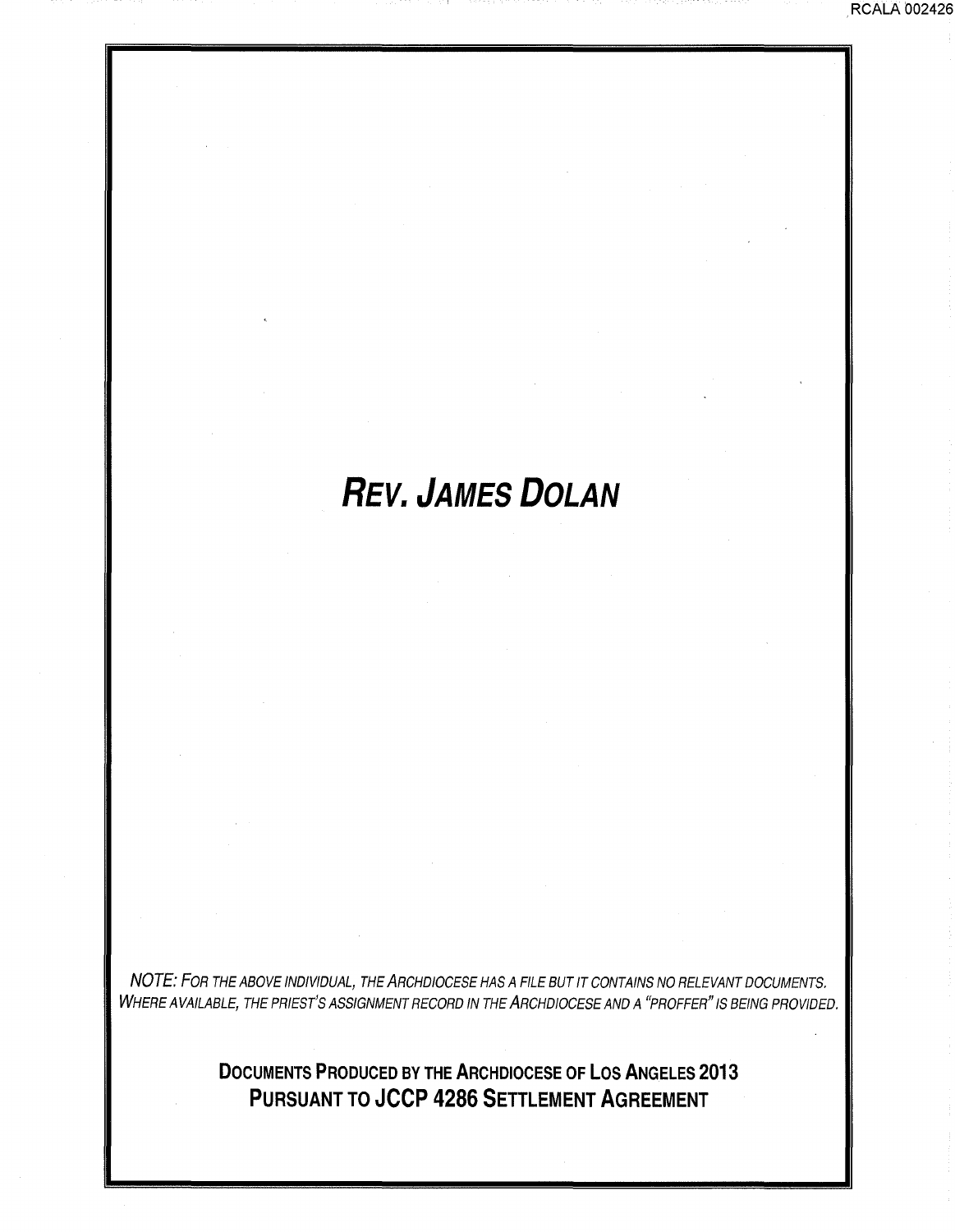## Vicar for Clergy Database

Clergy Assignment Record (Detailed)

## **Rev Msgr lames E Dolan**

................................................................. \_\_\_\_\_\_\_\_\_\_\_ \_ ---------- ·---···-·-·············•····· **Current Primary Assignment** 

Birth Date **11/14/1898** Age: Diaconate Ordination Priesthood Ordination 6/21/1925 Date of Incardination Religious Community Ritual Ascription Ministry Status Canon State Begin Pension Date

Birth Place Coronado Beach, California, USA Deanery:

Diocese Name **Archdiocese** of Los Angeles

Deceased

Diocesan Priest **Incard Process** 

....................... - .........

Seminary **Ethnicity** 

St. Patrick, Menlo Park

#### Fingerprint Verification and Safeguard Training

Date Background Check Virtus Training Date

#### Assignment History

| Assignment                                                                                                  |            | <b>Beginning Date Completion Date</b> |
|-------------------------------------------------------------------------------------------------------------|------------|---------------------------------------|
| Deceased                                                                                                    | 10/19/1974 |                                       |
| Cathedral Chapel, Los Angeles Pastor Emeritus, Resident                                                     | 3/15/1972  | 10/19/1974                            |
| Domestic Prelate, Appointed                                                                                 | 8/13/1950  |                                       |
| Papal Chamberlain, Appointed                                                                                | 11/24/1945 | 8/12/1950                             |
| Cathedral Chapel, Los Angeles Pastor, Active Service                                                        | 11/1/1939  | 3/14/1972                             |
| Assistant Director, Active Service, Catholic Welfare Bureau                                                 | 1/10/1927  | 10/31/1939                            |
| Precious Blood Catholic Church, Los Angeles Associate Pastor (Parochial<br>Vicar), Active Service           | 1/10/1927  | 10/31/1939                            |
| St. John the Evangelist Catholic Church, Los Angeles, Associate Pastor<br>(Parochial Vicar), Active Service | 8/21/1926  | 1/9/1927                              |
| Study Assignment, Catholic University of America, Washington, DC                                            | 9/16/1925  | 8/20/1926                             |
| St. Joseph Catholic Church, San Diego Associate Pastor (Parochial Vicar),<br><b>Active Service</b>          | 7/4/1925   | 9/15/1925                             |